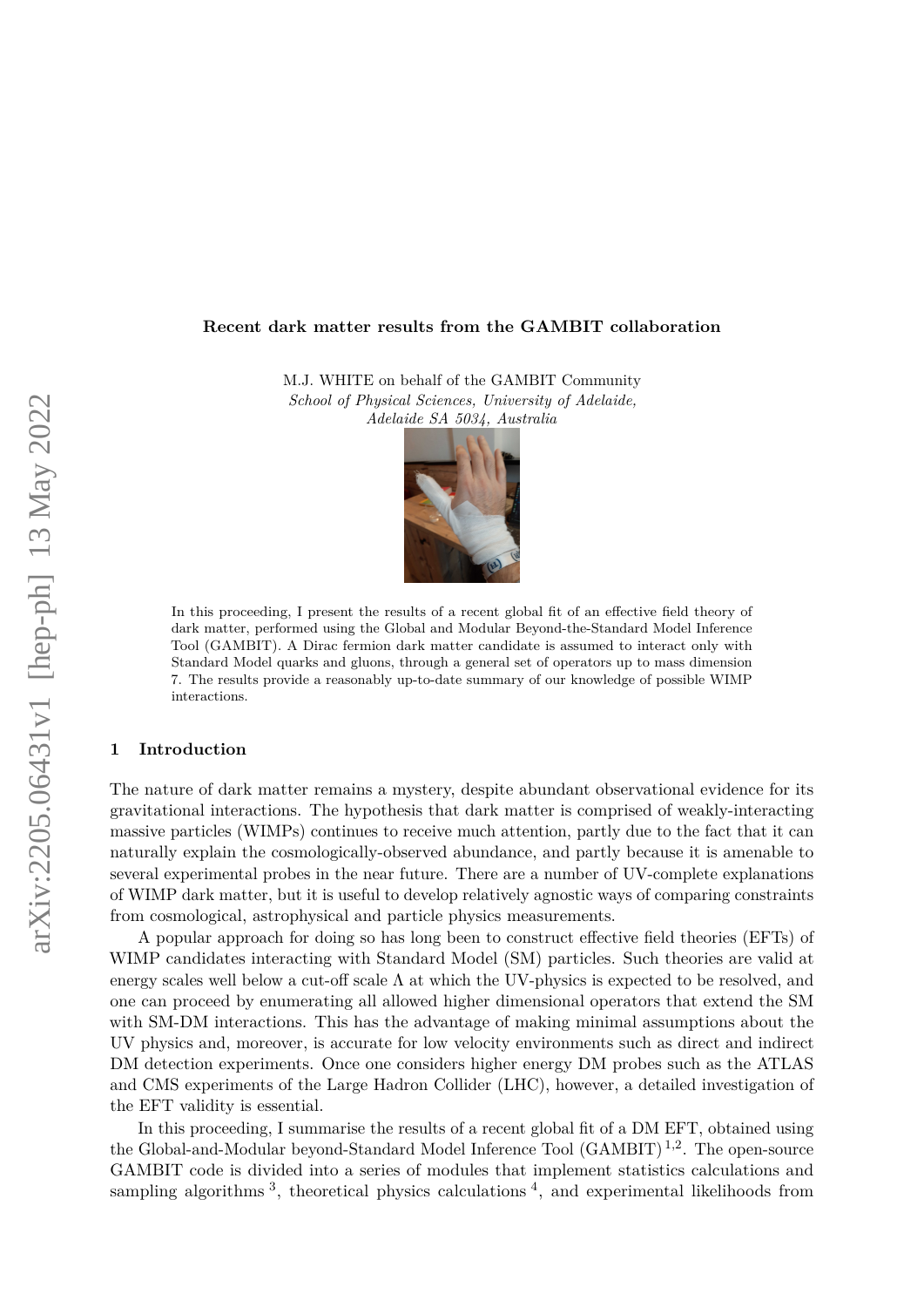particle physics, astrophysics and cosmology experiments [5](#page-3-4)*,*[6](#page-3-5)*,*[7](#page-3-6)*,*[8](#page-3-7) . Recent innovations include a new system for automatically generating code from the Lagrangian density of a beyond-Standard Model physics theory <sup>[9](#page-3-8)</sup>. A recent survey of GAMBIT physics results can be found in Ref.<sup>[10](#page-3-9)</sup>.

## **2 EFT details**

The DM EFT considered in the GAMBIT study is built on the assumption that the WIMP, *χ*, is a Dirac fermion gauge-singlet. The interaction Lagrangian for the theory can be written as

$$
\mathcal{L}_{\text{int}} = \sum_{a,d} \frac{\mathcal{C}_a^{(d)}}{\Lambda^{d-4}} \mathcal{Q}_a^{(d)} \,, \tag{1}
$$

where  $\mathcal{Q}_a^{(d)}$  is the DM-SM operator,  $d \geq 5$  is the mass dimension of the operator,  $\mathcal{C}_a^{(d)}$  is the dimensionless Wilson coefficient associated to  $\mathcal{Q}_a^{(d)}$  and  $\Lambda$  is the scale of new physics, which can be approximately identified with the mass of the mediator of the DM-SM interactions. The full Lagrangian density for the theory is

$$
\mathcal{L} = \mathcal{L}_{\text{SM}} + \mathcal{L}_{\text{int}} + \overline{\chi} \left( i\partial \!\!\! / - m_{\chi} \right) \chi \,. \tag{2}
$$

Hence, the free parameters of the theory are the Wilson coefficients  $\{C_a^{(d)}\}$ , the WIMP mass  $m<sub>x</sub>$  and the scale of new physics  $\Lambda$ . Note that, below the weak scale, the appropriate EFT has the Higgs, *W*, *Z* and top quark integrated out, whilst that above the electroweak scale includes them, and the two EFTs must be appropriately matched in our study given that we apply both low energy and high energy constraints. For sufficiently large  $\Lambda$ , the low-energy phenomenology is dominated by the lowest dimension operators, and we thus limit the study to the case  $d \leq 7$ . Even then, the full space of operators is too large to realistically be explored in a global fit, and we make various simplifying assumptions. These include dropping dimension 6 operators that feature leptons (instead only including those with quarks), dropping operators that are products of DM and Higgs currents and dropping dimension 7 operators that have derivatives acting on DM fields. A full list of the operators included in the study (and the justifications for the omission of others) is provided in the original paper<sup>[1](#page-3-0)</sup>. Our code includes various effects arising from the renormalisation group running of the Wilson coefficients, including the mixing of different operators and threshold corrections that occur when the energy scale drops below the mass of one of the quarks. Our analysis makes use of the code DirectDM v2.2.0<sup>[11](#page-3-10),[12](#page-3-11)</sup>.

#### **3 Scan details**

We perform various scans using the differential evolution scanner Diver  $v1.4.0<sup>3</sup>$  $v1.4.0<sup>3</sup>$  $v1.4.0<sup>3</sup>$ . In order to be able to neglect QCD resonances in the process  $\chi \bar{\chi} \to q \bar{q}$ , we restrict ourselves to  $m_{\chi} > 5$  GeV. We also require  $\Lambda > 20$  GeV in order to have a large separation of scales between  $\Lambda$  and the hadronic scale. We furthermore impose the bound  $|C_a^{(d)}| < 4\pi$  on all Wilson coefficients, and require  $\Lambda > 2m_\chi$  in order to ensure that the EFT is valid for calculations of the WIMP relic abundance. Different upper bounds on  $m<sub>\chi</sub>$  and  $\Lambda$  are applied for different scans.

A long list of experimental constraints is applied, including:

- direct dark matter detection constraints from the most recent XENON1T analysis, LUX 2016, PandaX 2016 and 2017 analyses, CDMSlite, CRESST-II and CRESST-III, PICO-60 2017 and 2019, and DarkSide-50. Our scans include nuisance parameters for the relevant astrophysical and nuclear uncertainties;
- the Planck measurement of the DM relic abundance;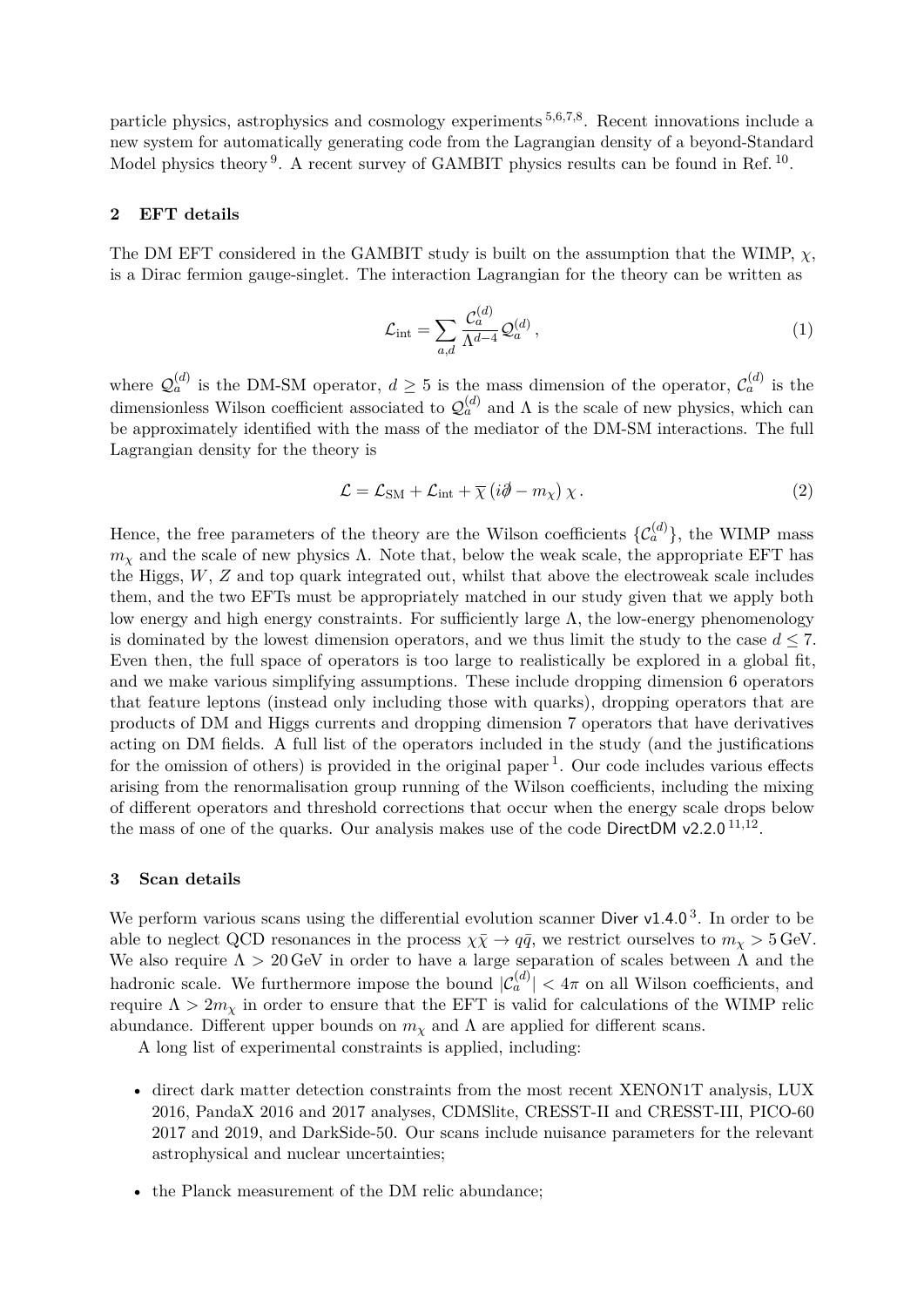

Figure 1 – Profile likelihood in the  $m<sub>X</sub>$ – $\Lambda$  plane when considering only dimension-6 operators and capping the LHC likelihood at the value of the background-only hypothesis. The white contours indicate the  $1\sigma$  and  $2\sigma$  confidence regions and the best-fit point is indicated by the white star. For details see text.

- the Pass-8 combined analysis of 15 dSphs after 6 years of *Fermi*-LAT data, targetting gamma ray production via dark matter annihilation;
- constraints on the solar capture of dark matter based on the 79-string IceCube search for DM annihilation in the Sun;
- cosmological constraints on DM annihilation in the early universe derived from the *Planck* TT,TE,EE+lowE+lensing likelihoods, as well as the BAO data of 6dF, SDSS DR7 MGS, and the SDSS BOSS DR12 galaxy sample;
- searches for monojet events performed by the ATLAS and CMS experiments. The validity of the EFT is taken into account by modifying the missing energy distribution for  $\not\mathbb{F}_T > \Lambda$ with either a hard cut-off or a continuous form factor suppression. Different scans are performed for different assumed conditions.

### <span id="page-2-0"></span>**4 Results**

In Figure [1,](#page-2-0) we show the profile likelihood distribution in the  $m<sub>\chi</sub>$ - $\Lambda$  plane for a scan that only includes dimension-6 operators, and which assumes that the LHC likelihood is capped at the value of the background-only hypothesis (which tests the exclusion potential of the LHC monojet searches). The shaded region is excluded by the EFT validity condition, whilst the white star shows the best fit point. There is much viable paramter space, and the key features of the plot can be understood by thinking about three different qualitative regions of  $\Lambda$ . For the highest  $\Lambda$  values, the EFT is valid for all experiments, but most experiments are insensitive to the DM physics. The constraints in this region are driven by the relic density requirement and its interplay with the perturbativity bound on the Wilson coefficients. For lower  $\Lambda$  values (comparable to LHC energies), there are strong LHC constraints on light WIMPs, resulting from the ATLAS and CMS monojet exclusions. For even lower  $\Lambda$  values, the EFT becomes invalid at the LHC, and the LHC constraints therefore disappear by construction. This has an interesting implication. For a WIMP mass of less than approximately 100 GeV,  $\Lambda \lesssim 200$  GeV, meaning that the LHC should be sensitive to the UV physics, and one should hope to observe direct evidence of the DM-SM mediator.